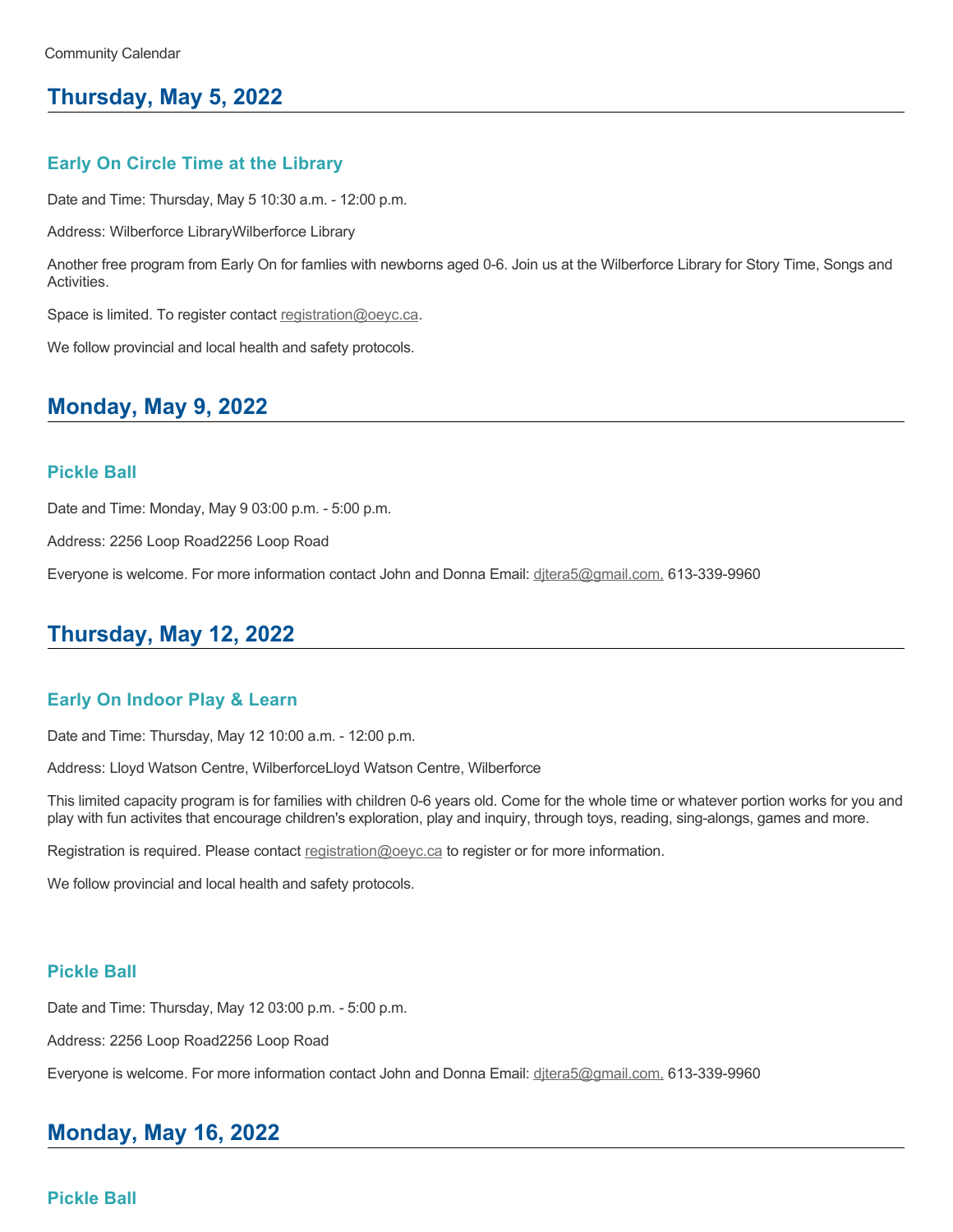Date and Time: Monday, May 16 03:00 p.m. - 5:00 p.m.

Address: 2256 Loop Road2256 Loop Road

Everyone is welcome. For more information contact John and Donna Email: [djtera5@gmail.com,](mailto:djtera5@gmail.com,) 613-339-9960

# **Tuesday, May 17, 2022**

### **Fleming CREW Outreach at Wilberforce Library**

Date and Time: Tuesday, May 17 01:00 p.m. - 2:45 p.m.

Address: 1101 Holmes Road, Wilberforce1101 Holmes Road, Wilberforce

Drop-in and chat with employment and training providers. They are available to help you:

- Find a job
- Access training
- Connect with community supports
- Access funding to reach your goals!

For more information, contact [flemingcrew@flemingcollege.ca.](mailto:flemingcrew@flemingcollege.ca)

# **Wednesday, May 18, 2022**

### **Academic Upgrading Outreach at Highland Grove Library**

Date and Time: Wednesday, May 18 01:30 p.m. - 2:30 p.m.

Address: 5373 Loop Road, Highland Grove5373 Loop Road, Highland Grove

Drop-in and chat with employment and training providers. They are available to help you:

- Find a job
- Access training
- Connect with community supports
- Access funding to reach your goals!

For more information, contact flemingcrew@flemingcollege.ca.

## **Thursday, May 19, 2022**

### **Early On Circle Time at the Library**

Date and Time: Thursday, May 19 10:30 a.m. - 12:00 p.m.

Address: Wilberforce LibraryWilberforce Library

Another free program from Early On for famlies with newborns aged 0-6. Join us at the Wilberforce Library for Story Time, Songs and Activities.

Space is limited. To register contact [registration@oeyc.ca.](mailto:registration@oeyc.ca)

We follow provincial and local health and safety protocols.

### **John Howard Society Outreach at Cardiff Library**

Date and Time: Thursday, May 19 01:30 p.m. - 2:30 p.m.

Address: 2778 Monck Road, Cardiff2778 Monck Road, Cardiff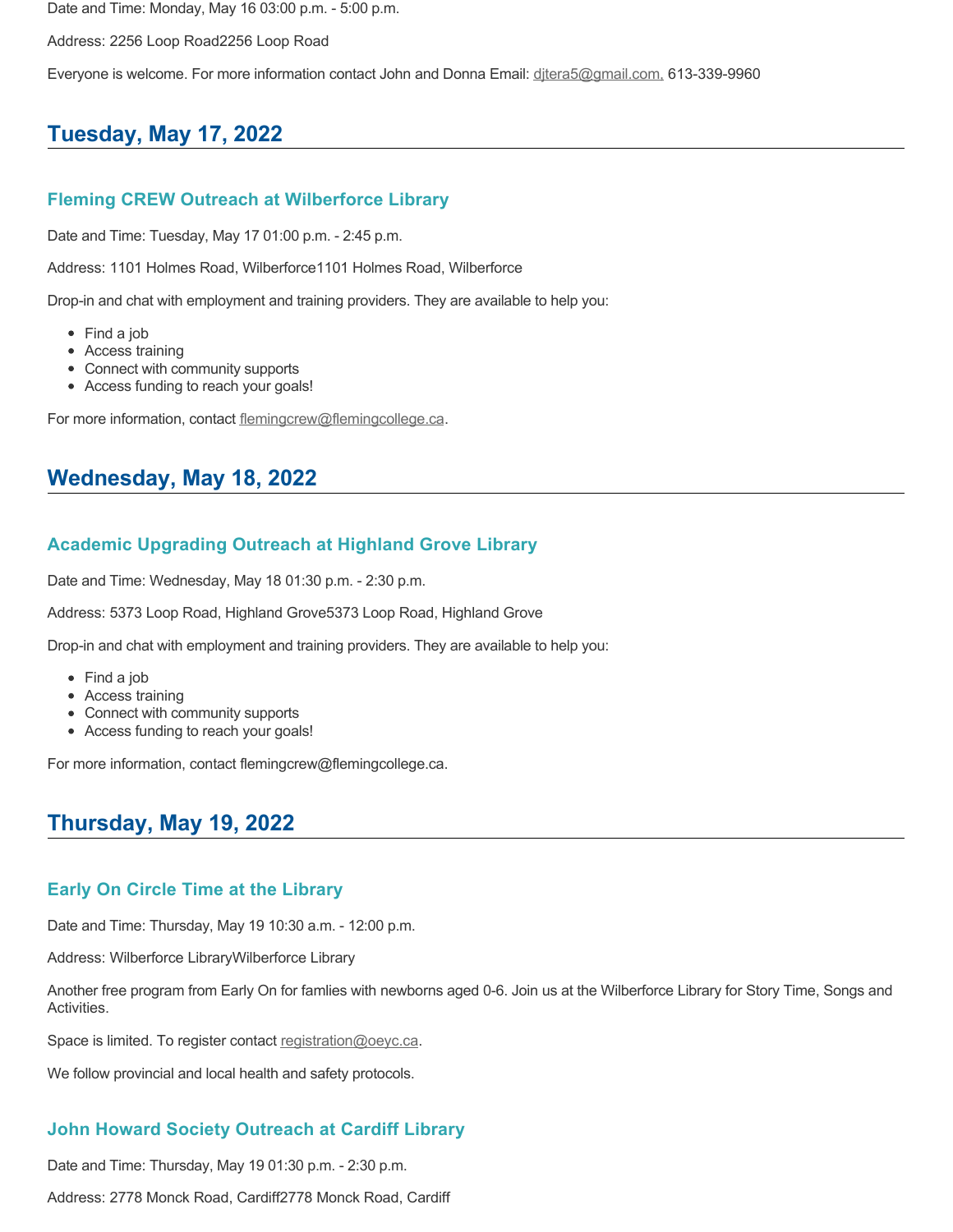Drop-in and chat with employment and training providers. They are available to help you:

- Find a job
- Access training
- Connect with community supports
- Access funding to reach your goals!

For more information, contact flemingcrew@flemingcollege.ca.

### **Pickle Ball**

Date and Time: Thursday, May 19 03:00 p.m. - 5:00 p.m.

Address: 2256 Loop Road2256 Loop Road

Everyone is welcome. For more information contact John and Donna Email: ditera5@gmail.com, 613-339-9960

# **Saturday, May 21, 2022**

### **Wilberforce Community Sale**

Date and Time: Saturday, May 21 08:00 a.m. - 2:00 p.m.

Address: 2733 Essonville Line2733 Essonville Line

Wilberforce Community Sale at the Curling Club.

To get great stuff, come early!

To book a table and sell your crafts, services or stuff, contact Kathy Rogers at [skrogers1995@gmail.com](mailto:skrogers1995@gmail.com) or 705-448-1285.

### **Gooderham's 503 Street Sale**

Date and Time: Saturday, May 21 09:00 a.m. - 2:00 p.m.

Address: Downtown GooderhamDowntown Gooderham

They say that someone else's junk is another person's treasure, so come find your treasure at Gooderham's 503 Street Sale.

Taking place on Saturday, May 21 (with Sunday, May 22 as a rain date) between 9:00 a.m. and 2:00 p.m. this street sale lets anyone come and set up a table anywhere in the centre of town or just come and browse and see what you can find.

Bring your own table and chairs. All spaces are free. Masks optional but recommended.

For more information contact Denise at 705-447-2935 or Marilyn at 705-447-2906.

# **Monday, May 23, 2022**

### **Pickle Ball**

Date and Time: Monday, May 23 03:00 p.m. - 5:00 p.m.

Address: 2256 Loop Road2256 Loop Road

Everyone is welcome. For more information contact John and Donna Email: [djtera5@gmail.com,](mailto:djtera5@gmail.com,) 613-339-9960

# **Tuesday, May 24, 2022**

### **Fleming CREW Outreach at Gooderham Library**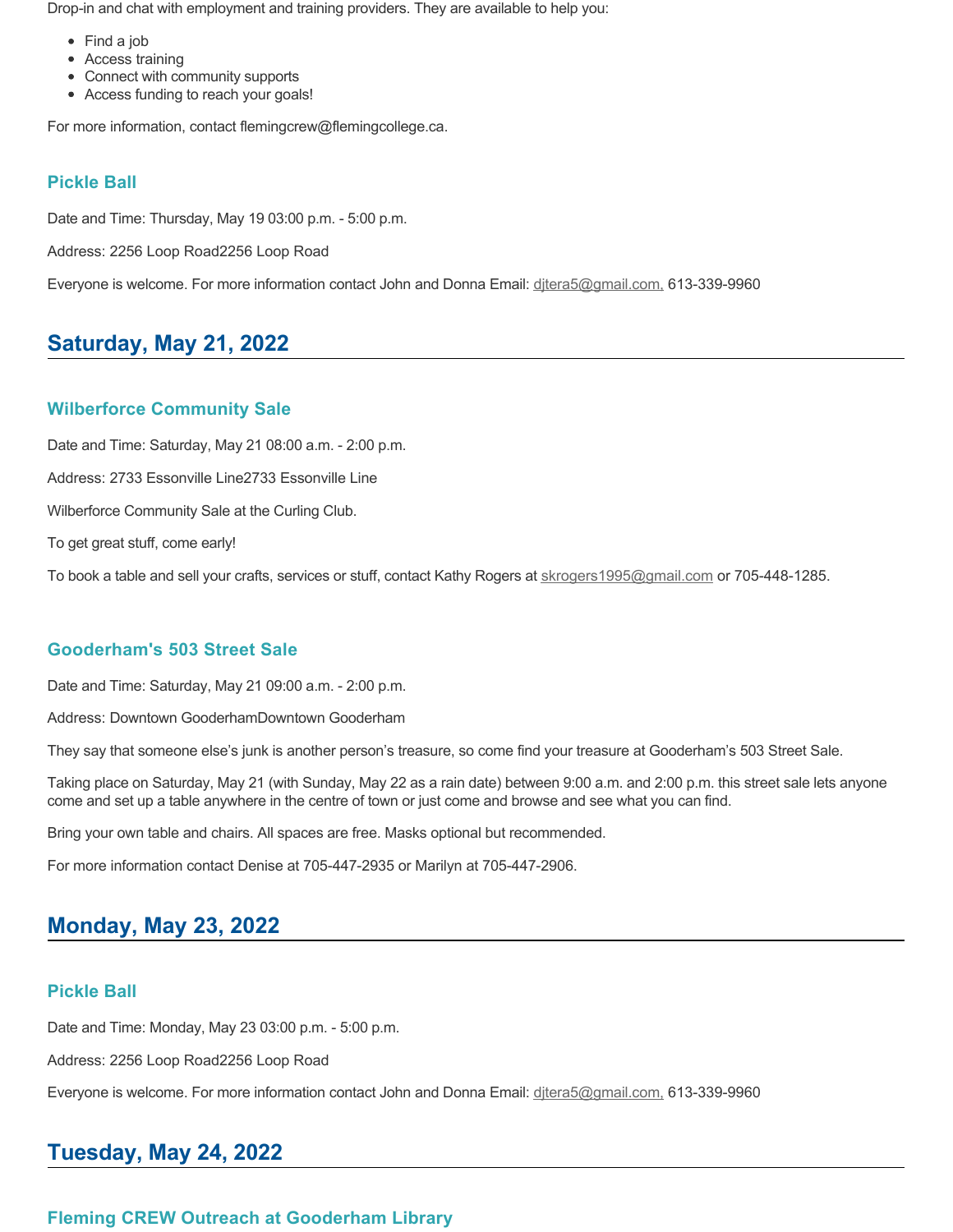Date and Time: Tuesday, May 24 10:15 a.m. - 11:45 a.m.

Address: 1032 Gooderham Street, Gooderham1032 Gooderham Street, Gooderham

Drop-in and chat with employment and training providers. They are available to help you:

- Find a job
- Access training
- Connect with community supports
- Access funding to reach your goals!

For more information, contact flemingcrew@flemingcollege.ca.

### **Wednesday, May 25, 2022**

### **John Howard Society Outreach at Highland Grove Library**

Date and Time: Wednesday, May 25 01:30 p.m. - 2:30 p.m.

Address: 5373 Loop Road, Highland Grove5373 Loop Road, Highland Grove

Drop-in and chat with employment and training providers. They are available to help you:

- Find a job
- Access training
- Connect with community supports
- Access funding to reach your goals!

For more information, contact flemingcrew@flemingcollege.ca.

## **Thursday, May 26, 2022**

#### **Pickle Ball**

Date and Time: Thursday, May 26 03:00 p.m. - 5:00 p.m.

Address: 2256 Loop Road2256 Loop Road

Everyone is welcome. For more information contact John and Donna Email: ditera5@gmail.com, 613-339-9960

## **Monday, May 30, 2022**

### **Pickle Ball**

Date and Time: Monday, May 30 03:00 p.m. - 5:00 p.m.

Address: 2256 Loop Road2256 Loop Road

Everyone is welcome. For more information contact John and Donna Email: [djtera5@gmail.com,](mailto:djtera5@gmail.com,) 613-339-9960

## **Tuesday, May 31, 2022**

### **Fleming CREW Outreach at Wilberforce Library**

Date and Time: Tuesday, May 31 01:00 p.m. - 2:45 p.m.

Address: 1101 Holmes Road, Wilberforce1101 Holmes Road, Wilberforce